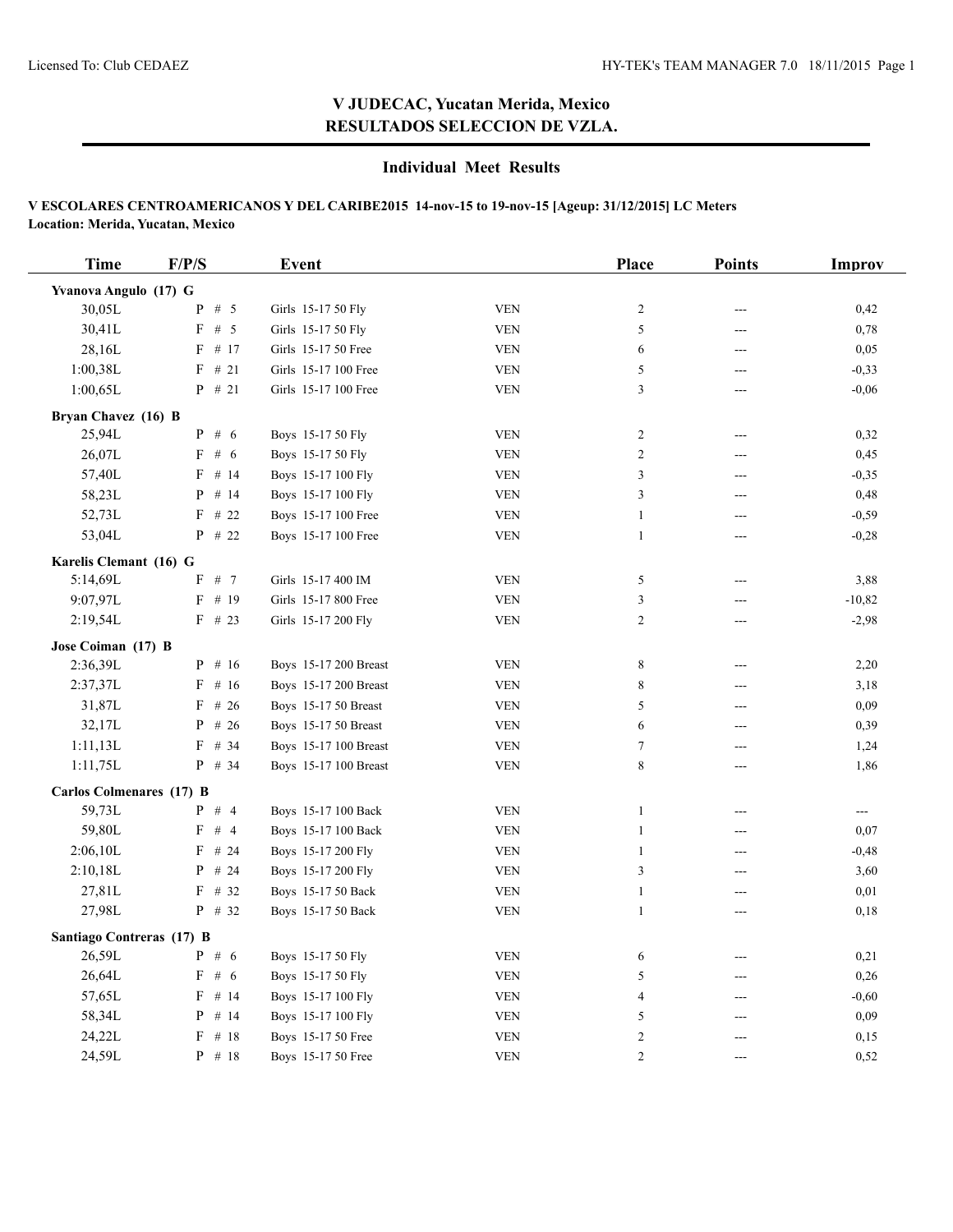## **V JUDECAC, Yucatan Merida, Mexico RESULTADOS SELECCION DE VZLA.**

### **Individual Meet Results**

#### **V ESCOLARES CENTROAMERICANOS Y DEL CARIBE2015 14-nov-15 to 19-nov-15 [Ageup: 31/12/2015] LC Meters Location: Merida, Yucatan, Mexico**

| <b>Time</b>                   | F/P/S                  | Event                  |             | Place          | <b>Points</b> | <b>Improv</b>         |
|-------------------------------|------------------------|------------------------|-------------|----------------|---------------|-----------------------|
| Samantha Díaz (16) G          |                        |                        |             |                |               |                       |
| 27,95L                        | # 17<br>F              | Girls 15-17 50 Free    | <b>VEN</b>  | 3              | ---           | 0,28                  |
| 59,94L                        | F<br>#21               | Girls 15-17 100 Free   | <b>VEN</b>  | $\overline{c}$ | ---           | 0,26                  |
| 1:00,43L                      | # 21<br>P              | Girls 15-17 100 Free   | <b>VEN</b>  | $\overline{c}$ | $---$         | 0,75                  |
| 32,66L                        | $F$ # 31               | Girls 15-17 50 Back    | <b>VEN</b>  | 5              | ---           | 0,09                  |
| Yazmine Luque (16) G          |                        |                        |             |                |               |                       |
| 2:47,62L                      | # $15$<br>F            | Girls 15-17 200 Breast | <b>VEN</b>  | 3              | $---$         | $-2,17$               |
| 2:47,62L                      | # $15$<br>$\mathbf{P}$ | Girls 15-17 200 Breast | <b>VEN</b>  | 3              | ---           | $-2,17$               |
| 35,52L                        | $F$ # 25               | Girls 15-17 50 Breast  | <b>VEN</b>  | 3              | ---           | 0,67                  |
| 36,46L                        | P<br># 25              | Girls 15-17 50 Breast  | <b>VEN</b>  | 6              | $---$         | 1,61                  |
| 1:17,90L                      | $F$ # 33               | Girls 15-17 100 Breast | <b>VEN</b>  | 3              | ---           | 1,23                  |
| <b>Andrew Marchant (16) B</b> |                        |                        |             |                |               |                       |
| 2:24,46L                      | $P$ # 16               | Boys 15-17 200 Breast  | <b>VEN</b>  | $\mathbf{1}$   | ---           | 0,41                  |
| 2:24,83L                      | # $16$<br>F            | Boys 15-17 200 Breast  | <b>VEN</b>  | $\overline{c}$ | $---$         | 0,78                  |
| 31,23L                        | # 26<br>F              | Boys 15-17 50 Breast   | <b>VEN</b>  | 1              | $---$         | $-0,10$               |
| 31,69L                        | # 26<br>P              | Boys 15-17 50 Breast   | <b>VEN</b>  | 3              | ---           | 0,36                  |
| 1:08,35L                      | # 34<br>P              | Boys 15-17 100 Breast  | <b>VEN</b>  | 1              | $---$         | 1,02                  |
| 1:08,68L                      | $F$ # 34               | Boys 15-17 100 Breast  | <b>VEN</b>  | 3              | $---$         | 1,35                  |
| Victor Morales (16) B         |                        |                        |             |                |               |                       |
| 4:56,54L                      | F # 8                  | Boys 15-17 400 IM      | <b>VEN</b>  | 3              | ---           | $\scriptstyle \cdots$ |
| 2:06,27L                      | $F$ # 24               | Boys 15-17 200 Fly     | <b>VEN</b>  | $\overline{c}$ | $---$         | $-2,22$               |
| 2:09,39L                      | $P$ # 24               | Boys 15-17 200 Fly     | <b>VEN</b>  | 1              | $---$         | 0,90                  |
| 2:20,65L                      | $F$ # 36               | Boys 15-17 200 IM      | <b>VEN</b>  | 6              | $---$         | $-3,19$               |
| Oriana Perez (16) G           |                        |                        |             |                |               |                       |
| 1:06,07L                      | F # 3                  | Girls 15-17 100 Back   | <b>VEN</b>  | 3              | $---$         | $-0,62$               |
| 1:06,94L                      | # 3<br>P               | Girls 15-17 100 Back   | <b>VEN</b>  | 4              | $---$         | 0,25                  |
| 2:21,50L                      | # 11<br>F              | Girls 15-17 200 Back   | <b>VEN</b>  | 3              | ---           | $-2,57$               |
| 4:29,90L                      | # 29<br>F              | Girls 15-17 400 Free   | <b>VEN</b>  | $\overline{4}$ | $---$         | 1,41                  |
| 4:30,57L                      | # 29<br>P              | Girls 15-17 400 Free   | <b>VEN</b>  | 3              | ---           | 2,08                  |
| Maria B Ramos (16) G          |                        |                        |             |                |               |                       |
| 1:05,09L                      | # 13<br>F              | Girls 15-17 100 Fly    | <b>VEN</b>  | 5              |               | $-0,50$               |
| 1:05,30L                      | $P$ # 13               | Girls 15-17 100 Fly    | <b>VEN</b>  | $\mathbf{1}$   | ---           | $-0,29$               |
| 2:19,45L                      | $F$ # 23               | Girls 15-17 200 Fly    | VEN         | 1              | $---$         | $-2,42$               |
| 2:26,18L                      | $F$ # 35               | Girls 15-17 200 IM     | ${\tt VEN}$ | $\overline{c}$ | ---           | $-1,14$               |
| Jesús Roso (17) B             |                        |                        |             |                |               |                       |
| 1:53,16L                      | $F$ # 2                | Boys 15-17 200 Free    | <b>VEN</b>  | 1              | ---           | $-0,54$               |
| 1:56,82L                      | $P$ # 2                | Boys 15-17 200 Free    | <b>VEN</b>  | 1              | ---           | 3,12                  |
| 2:09,59L                      | $F$ # 12               | Boys 15-17 200 Back    | <b>VEN</b>  | 1              | ---           | $-0,84$               |
| 3:57,42L                      | $F$ # 30               | Boys 15-17 400 Free    | <b>VEN</b>  | $\mathbf{1}$   | $---$         | $-2,97$               |